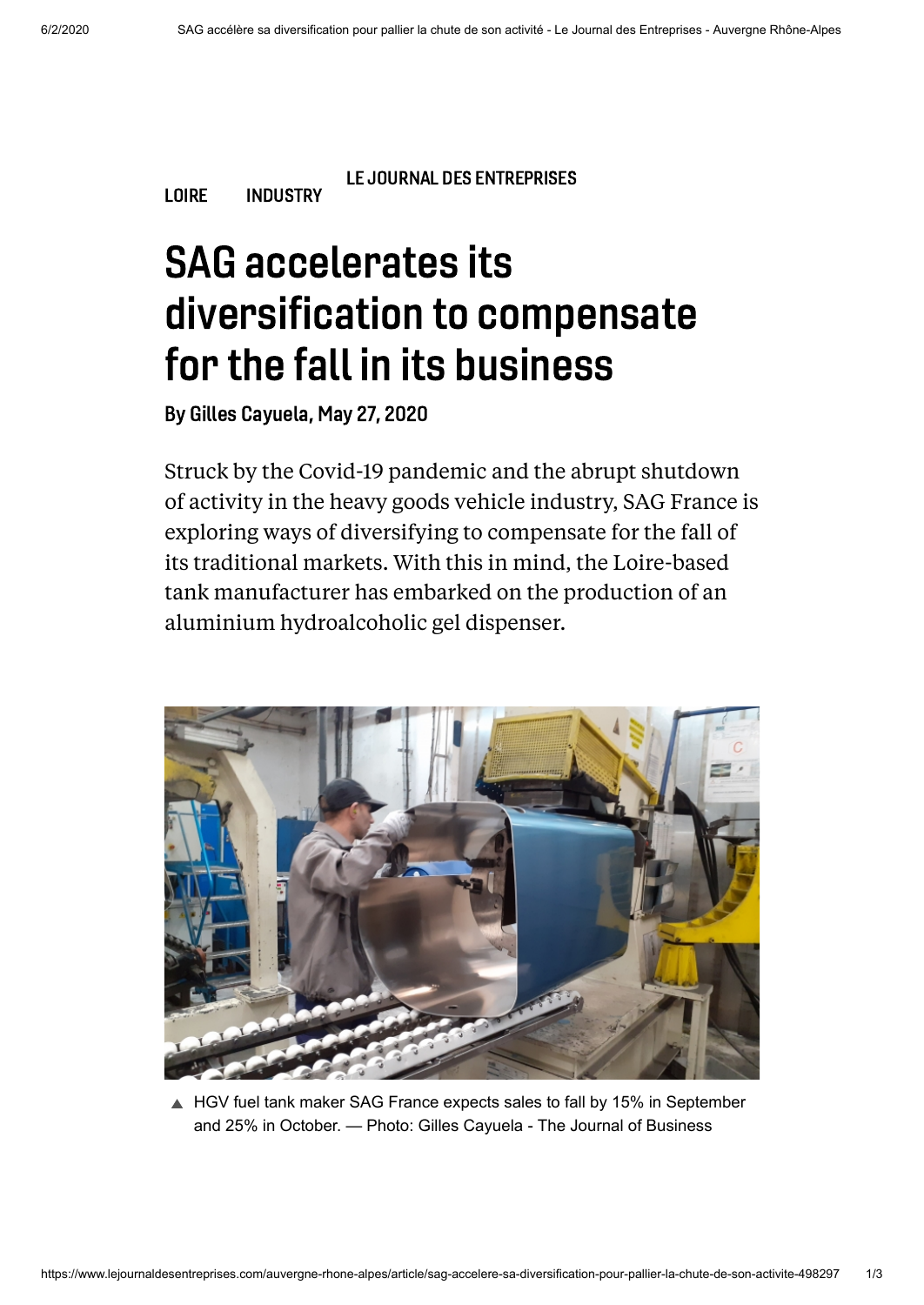Specializing in the production of tanks for lifting equipment and heavy-duty vehicles, SAG France (110 employees; 20 million euros in sales) is experiencing difficult times. The small business of L'Horme, in the Loire, has been hit hard by the sudden shutdown of the Covid-19 pandemic, which is highly dependent on its two major contractors, Renault Volvo Trucks and Manitou, which account for almost 90% of its turnover.

## Sales down 90% in April

"We restarted on April 22 with very little activity, because health measures have complicated the resumption of activity among our contractors. In April, we lost 90% of the revenue originally forecast. This figure was already down 25% from 2019. And this fall comes after a complicated March in which we achieved only 50% of the expected figure," explains Vincent Heydecker, the director of the French subsidiary of the Austrian group SAG Motion (1,500 employees, present in 7 countries).

And the coming months do not necessarily encourage optimism. "We're going to end May at -25% and we're expecting -15% in June, July and August. But the hardest part is expected for the start of the new year. For now, contractors consume their order books that have accumulated during containment. We are in a catch-up phenomenon, but we expect a fall from September. This will reflect the concerns of the contractors about taking new orders," says Vincent Heydecker.

## An aluminum gel dispenser

If the leader's forecast proves correct, SAG France could fall by 15% in September and 25% in October. A black scenario that has forced the company to accelerate, in recent weeks, the diversification of its activities and its customer portfolio to free itself from its [dependence](https://www.lejournaldesentreprises.com/auvergne-rhone-alpes/article/comment-sag-prepare-lapres-gasoil-396489) on Renault Volvo Trucks and Manitou.